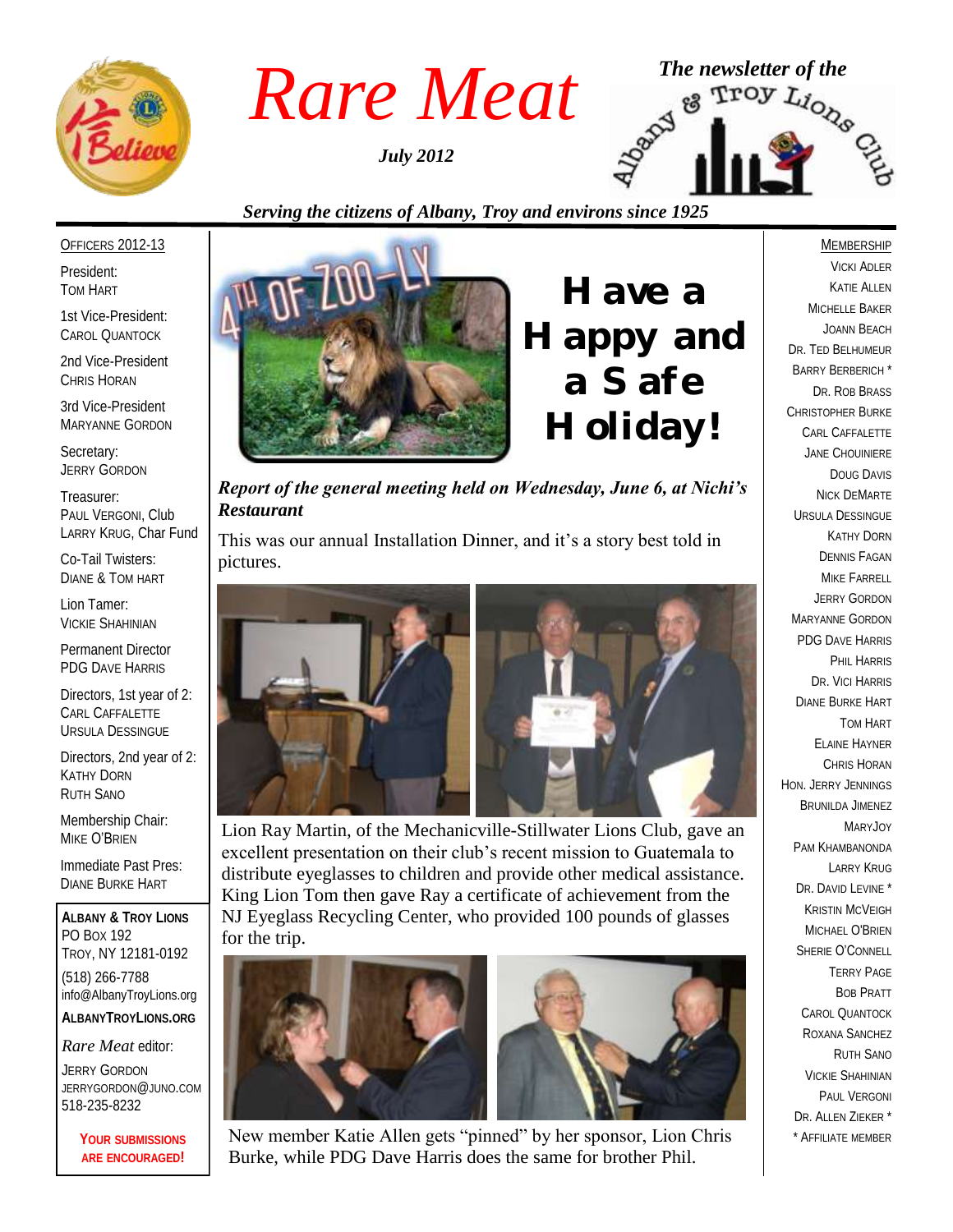



Your 2012-13 board of directors is listed on page 1, and here's what they look like. Back row: Vickie, Ursula, Diane, Larry, Jerry, Paul, Maryanne, Ruth. Front row: Carl, Mike, Tom, Kathy, Chris Horan. Carol is absent.

Lion Jerry presented an apprecia-Louis vity programs and the proof. (Lion Carol Quantock was out of town; she got hers at the board meeting on June 20.)





**←**Lion Mike O'Brien and King Lion Tom Hart**→** are now Melvin Jones Fellows.

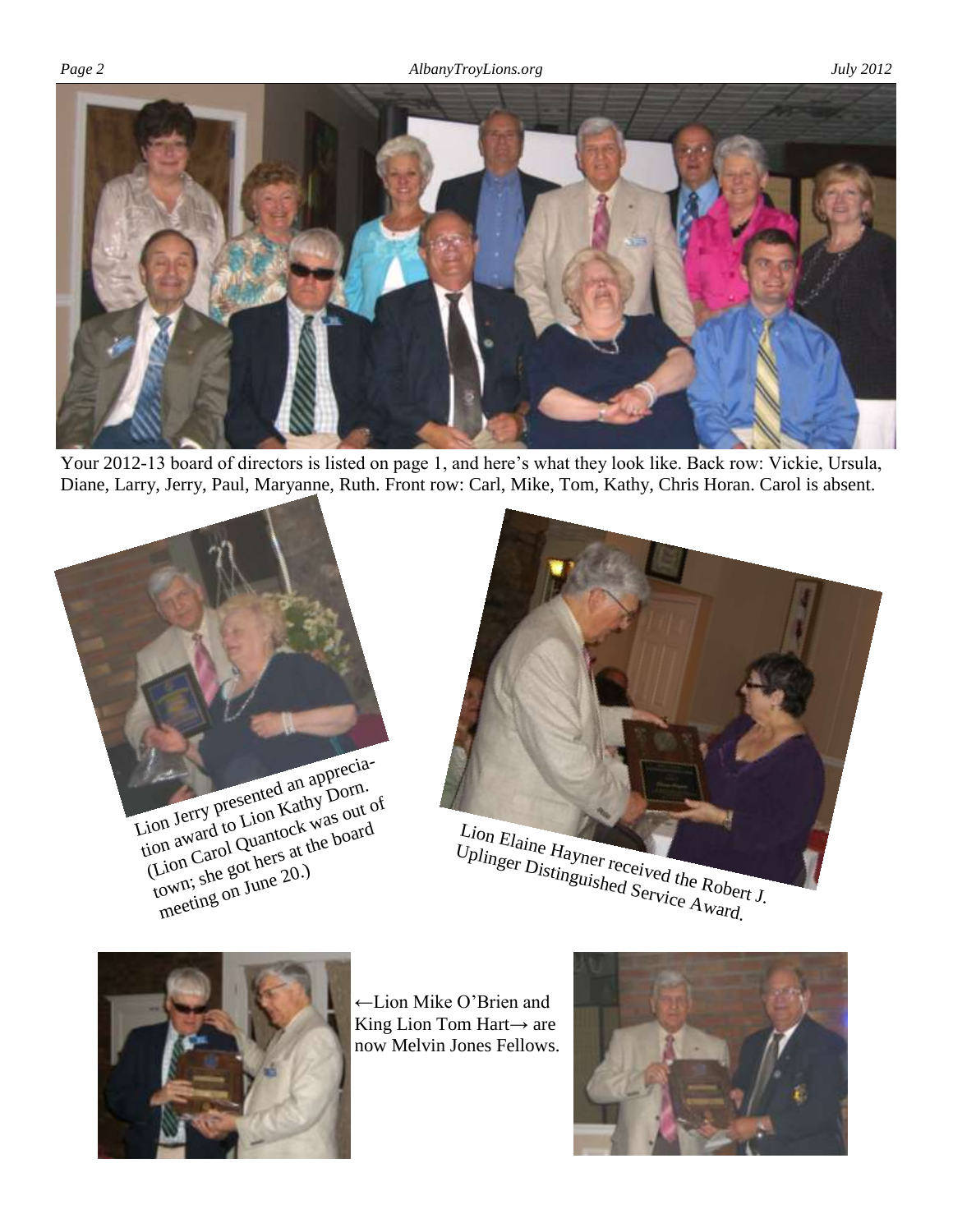### *Report of the board meetings held on Wednesday, June 20, at the Alexis Diner*

LCI will be raising dues by \$1 this coming year (2012-13) and another \$1 the following year. With the potential for district and multiple-district dues also going up, we voted to increase our dues to \$70/year. Lion Paul will mail dues notices this month; anyone not paying by Sept. 30 will be summarily dropped.

Lion Paul distributed a list of the recipients of the Klingaman Award, the \$100 stipend that we give to a graduating senior from each of 14 high schools in our service area.

We accepted membership applications from Roxana Sanchez, her mother Brunilda Jimenez, and Michelle Baker.

Lions Elaine and Maryanne both reported a very significant reduction in number of eyeglass requests since we started asking for letters of denial from Medicaid.

Lion Carol has one hearing-aid application in process.

Lion Jerry read the nice thank-you note we got from Lion Elaine for her RJU award.

We presented an appreciation award to Lion Carol, who missed the presentation at the Installation Dinner.

We have helped NABA with 3 KidSight presentations so far; Lions Paul and Jerry did one, Lions Carol and Jerry did another, and Loin Paul will be doing one alone after the board meeting. Kathryn Miklowitz, NABA's LPN, will be speaking at our meeting in September; maybe then we can get more individuals involved, although we recognize that Lions with day jobs will be unable to help.

We decided that money we get for inkjet cartridges and cell phones (\$213 last year) should go into the charitable fund. Lion Tom got a check for \$195 from ReSpecs for metal eyeglass frames, which is earmarked for donation to Guiding Eyes for the Blind.

We voted to take out a 1/4–page ad in Camp Badger's golf outing program book for \$45.

### *Our next meeting...*

Our next general meeting will not be until Wednesday, September 5. Enjoy your summer, but if you really need a meeting fix, remember that you're welcome to attend a board of directors meeting at 8 AM at Alexis Diner on July 18 and/or August 15.

### *KidSight*

NABA has asked for our assistance with their KidSight program that provides vision screening in area preschools and day-care centers. Kathryn Miklowitz, an LPN at NABA, uses a special camera to do the actual screening, but her job would be easier if she had one or two volunteers to help with paperwork: stapling photos to each kid's consent form and filling in data on the results form. On May 24, Lions Paul and Jerry helped at a screening in the Wee Care Day Care Center at Bldg 12 on the NYS Office Campus. We started at 9:30 and had planned to stay until noon, but because only 18 kids had signed up, we were through by 11:00. It's not a tough job; if we could do it, anyone can. Lions Carol and Jerry helped in Castleton on June 13 and Lion Paul did one in Albany on June 20. Summer is a quiet time; we'll bring this up again in September.

### *Demographics*

Over the past year, we've lost some members and we've added some new ones. In case you're curious about the club's make-up, we now have 42 members, of whom 21 are male and 21 are female. 21 live in Rensselaer County, 17 in Albany County and 4 elsewhere. Our youngest member is 24, our oldest is 84 and our average age is 60.9. We have two husband/wife couples, two brothers, and a mother/daughter.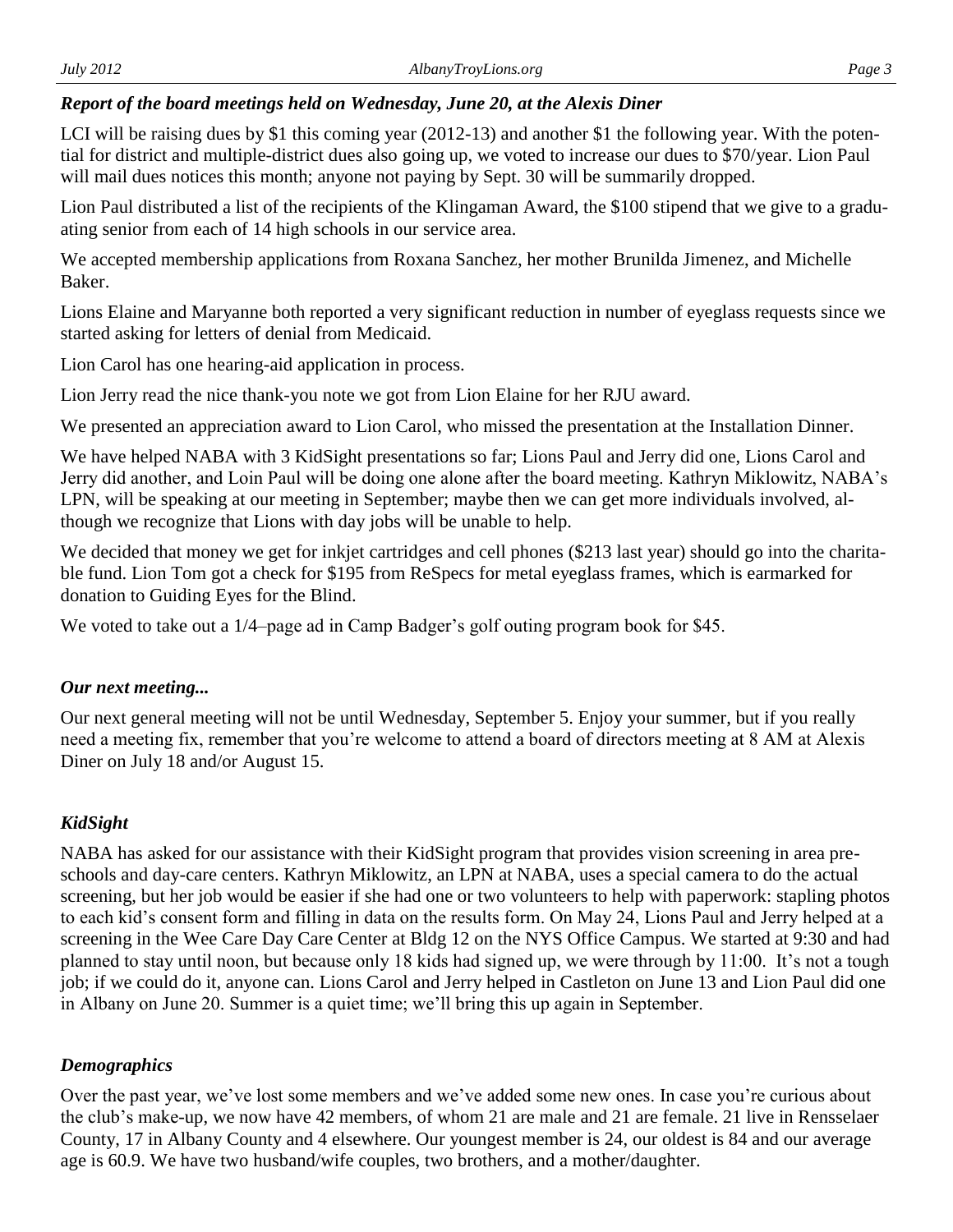#### *Dues*

By now you should have received your 2012-13 dues bill from Lion Paul. Two things to note:

- 1. Because of a dues increase from International, our dues are now **\$70 per year**.
- 2. Any members still in arrears on **September 30, 2012** will be dropped for non-payment. If this presents a hardship for you, please talk to Lion Paul (785-5319 or plverg@yahoo.com) well before the deadline.



# *What "We Serve" means to us*

Are you wondering what our club has accomplished in the past 12 months? Well, wonder no more. Between July 1, 2011 and June 30, 2012 the Albany & Troy Lions Club:

- Collected **12,000** pairs of used eyeglasses and **223**  used hearing aids.
- Provided eyeglasses for **6 children** and **20 adults.**
- Held 4 work sessions at the Regional Food Bank.
- Sponsored a blood drive in August that collected enough blood to help 111 people. One Lion donated blood, and eight Lions worked 45 man-hours
- Sponsored a blood drive in December that collected enough blood to help 114 people. Two Lions donated blood, and seven Lions worked 44 man-hours.
- Sponsored a blood drive in March that collected enough blood to help 63 people. Three Lions donated blood, and five Lions worked 40 man-hours.
- Sponsored a blood drive in May that collected enough blood to help 90 people. Six Lions worked 40 man-hours.
- Provided dinner for the residents of Joseph's House, a homeless shelter in Troy.
- Provided hearing aids for an elderly resident of Troy.
- Purchased holiday gifts for a family of four from Vanderheyden.
- Five Lions helped load 9000 pairs of used shoes that will be distributed in Appalachia.
- Provided a device that provides visual and vibratory signals so a deaf mother will know when her baby is crying.
- Helped fund the replacement of a prosthetic eye for a student.
- Participated in NABA's Low-Vision Technology Fair.
- Provided stipends to one graduating senior from each of 14 area high schools.
- Helped NABA at 3 KidSight vision screenings for pre-schoolers. We tested 57 kids and flagged 7 with potentially serious eye problems.
- Donated to Guiding Eyes for the Blind, Fight for Sight, NABA, American Council of the Blind, Schoharie County Flood Relief, Troy's Victorian Stroll, St Paul's Center, LCIF Measles Initiative, Lions Eye Bank, Sister Maureen Joyce Center, Joseph's House, Lions Camp Badger.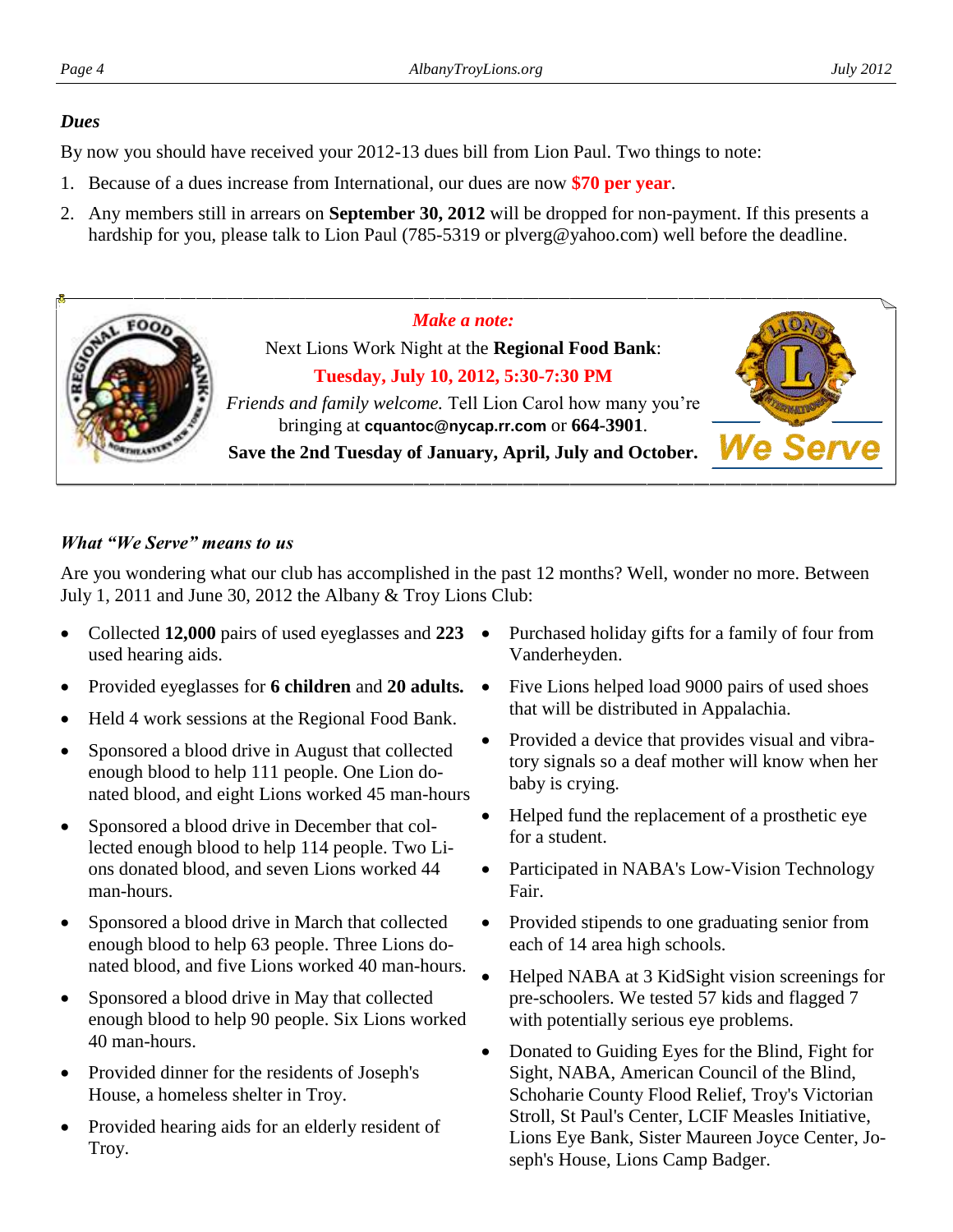#### *A Sweet Swap - Eyeglasses for Ice Cream*

Many thanks to new Lion Michelle Baker for organizing this event and promoting our various collection programs with SUNY's Community Action Service Club. Michelle maintains our two collection boxes (one for eyeglasses and hearing aids, the other for cell phones and inkjet cartridges) all year long, but during this one -hour Ice Cream Social, they collected 42 eyeglasses, 1 hearing aid, 6 cartridges and 20 cell phones - not too shabby!

Lion Jerry was there with literature to promote Lionism, while grandson Eitam (see page 6) found a shady spot to play with his iPad.

It was a beautiful day, and it was a very popular event, as you can see below. Our boxes are in the foreground. Michelle's way in the back, serving ice cream.





# Please join us for an Ice Cream Social to benefit the Albany & Troy Lions Club

Bring your old eyeglasses, sunglasses, hearing aids, cell phones and ink cartridges to the SUNY Plaza Gallery on June 28 between 2 and 3 p.m. and enjoy a complimentary make your own sundae. Everyone who donates the items needed will receive a chance to win a reserved parking spot for the month of July. One chance for each item donated. Drawing will be held at 3:30 p.m. In addition, SUNY's Community Service Action Club will be having a 50/50 raffle drawing.



Eyeglasses -- We collect and reprocess used eyeglasses and sunglasses and distribute them at no charge to the needy in developing countries around the globe. Your used glasses may give a child the chance to stay in school or provide an adult with the clear vision necessary to maintain employment.

Hearing alds -- Used hearing aids help the hearingimpaired within our local community. Some can be remanufactured and reused; monetary credit we get for the others goes towards new hearing aids.



Cell Phones -- We want phones and batteries, but not chargers or other accessories. Older used cell phones that cannot be reused are recycled in accordance with state and federal EPA guidelines. Used cell phones that have an economic value are refurbished and reused. The proceeds from the resale of these used cell phones provide less

fortunate people a means of obtaining an inexpensive cellular phone.

Inkjet Printer Cartridges -- We collect inkjet cartridges (the ones that fit in your hand), but not the much bulkier laser cartridges. Most of the ink jet cartridges are refurbished to be reused. The rest are obsolete and are recycled according to state and federal EPA guidelines.



Spinsored by SUNY's Community Service Action Club